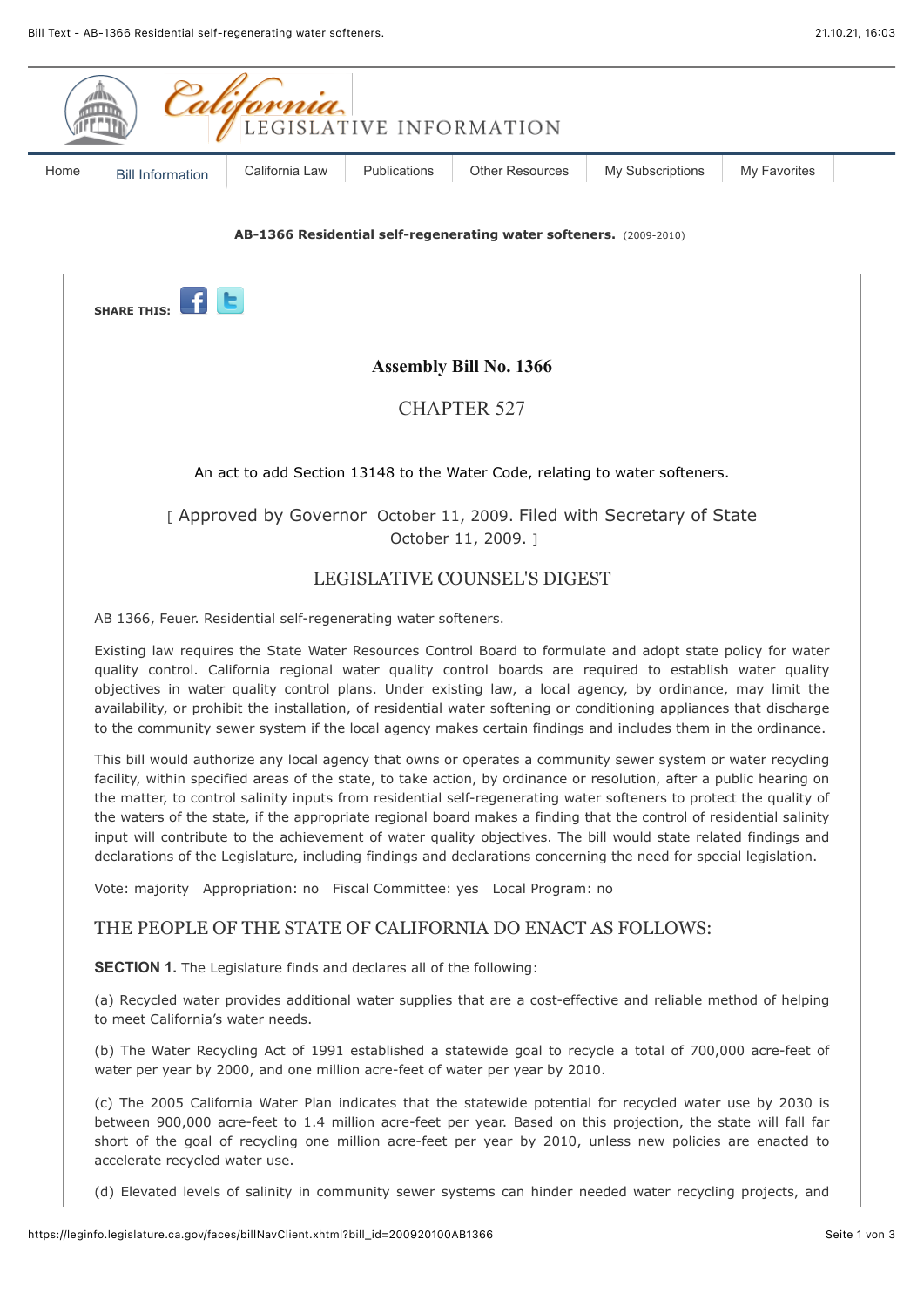discharges from those systems may impair groundwater resources and surface waters of the state.

(e) The State Water Resources Control Board's Recycled Water Policy is intended to support an increase in the use of recycled water from municipal wastewater sources in a manner that implements state and federal water quality laws. Some groundwater basins in the state contain salts and nutrients that exceed or threaten to exceed water quality objectives established in the applicable water quality control plans. The policy requires every groundwater basin or subbasin to have a salt and nutrient management plan that includes adequate implementation procedures for achieving or ensuring compliance with the water quality objectives for salt or nutrients. It is the intent of the policy that salts and nutrients from all sources be managed in a manner that ensures attainment of water quality objectives and protection of beneficial uses. The policy recognizes that local water and wastewater agencies, together with local salt and nutrient contributing stakeholders, including, but not limited to, the water treatment industry, will engage in a collaborative process that is open to all stakeholders to prepare salt management plans.

(f) Existing law allows regulation of discharges from industrial, commercial, and agricultural sources, but severely limits local agencies from regulating salinity discharges from residential self-regenerating water softeners, which can discharge up to one pound of salt per day.

(g) The California Water Recycling Task Force Report of 2003, prepared by the Department of Water Resources and the State Water Resources Control Board, recommends that current law be changed to allow local agencies more control over salinity from residential self-regenerating water softeners.

(h) It is the intent of the Legislature to require local agencies to consider local economic issues and other community input before taking action to regulate residential self-regenerating water softeners.

(i) It is the intent of the Legislature, by enacting this act, to give local agencies additional authority to regulate residential self-regenerating water softeners, especially in areas of the state with water bodies adversely impacted by salinity and high use groundwater basins that are hydrogeologically vulnerable to contamination.

**SEC. 2.** Section 13148 is added to the Water Code, to read:

**13148.** (a) This section applies to the following hydrologic regions as identified in the California Water Plan: Central Coast, South Coast, San Joaquin River, Tulare Lake, and the Counties of Butte, Glenn, Placer, Sacramento, Solano, Sutter, and Yolo.

(b) Notwithstanding Article 1 (commencing with Section 116775) of Chapter 5 of Part 12 of Division 104 of the Health and Safety Code, any local agency that owns or operates a community sewer system or water recycling facility and that is subject to a finding made by a regional board pursuant to subdivision (e) may take action to control salinity input from residential self-regenerating water softeners to protect the quality of the waters of the state. A local agency may take action only by adoption of an ordinance or resolution after a public hearing. The local agency shall not consider the adoption of an ordinance or resolution until at least 30 days following the date of the public hearing on the proposed ordinance or resolution. An ordinance or resolution shall become effective 30 days from the date of adoption.

(c) Actions to control residential self-regenerating water softener salinity inputs authorized by subdivision (b) include, but are not limited to, any of the following:

(1) Require that residential self-regenerating water softeners installed within the jurisdiction of the local agency be rated at the highest efficiency commercially available and certified by NSF International or the American National Standards Institute.

(2) Require that plumbing permits be obtained prior to the installation of residential self-regenerating water softeners.

(3) Require that residential self-regenerating water softeners be plumbed to hook up to hot water only.

(4) Enact a voluntary buy-back or exchange program for residential self-regenerating water softeners, consistent with existing law. A voluntary buy-back or exchange program may be conducted in cooperation with local water treatment businesses.

(5) Require the removal of previously installed residential self-regenerating water softeners.

(6) Prohibit the installation of residential self-regenerating water softeners.